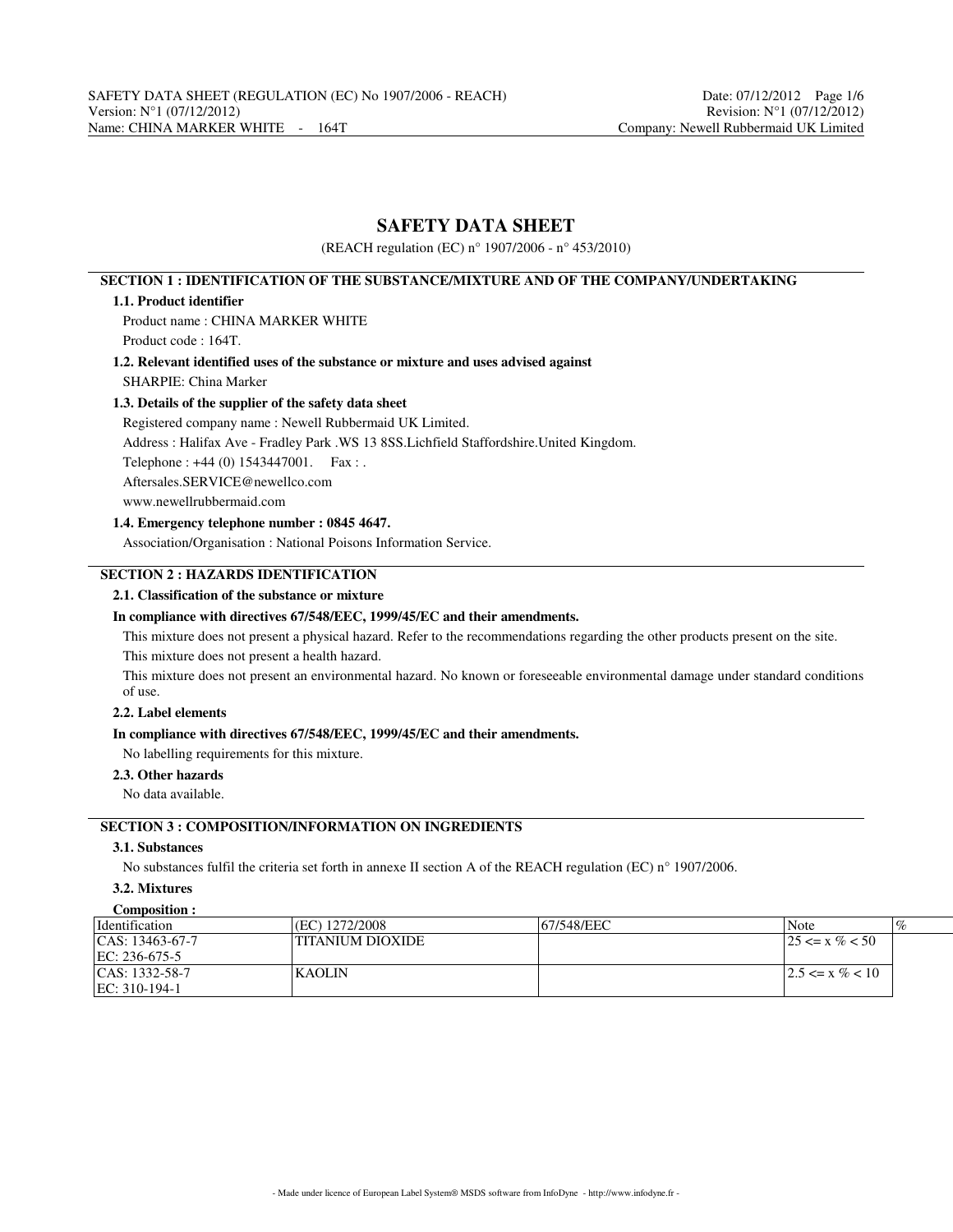## **SECTION 4 : FIRST AID MEASURES**

As a general rule, in case of doubt or if symptoms persist, always call a doctor.

NEVER induce swallowing by an unconscious person.

# **4.1. Description of first aid measures**

### **In the event of splashes or contact with eyes :**

Wash thoroughly with soft, clean water for 15 minutes holding the eyelids open.

If there is any redness, pain or visual impairment, consult an ophthalmologist.

### **In the event of splashes or contact with skin :**

Watch out for any remaining product between skin and clothing, watches, shoes, etc.

### **In the event of swallowing :**

Seek medical attention, showing the label.

# **4.2. Most important symptoms and effects, both acute and delayed**

No data available.

### **4.3. Indication of any immediate medical attention and special treatment needed** No data available.

# **SECTION 5 : FIREFIGHTING MEASURES**

Non-flammable.

### **5.1. Extinguishing media**

### **5.2. Special hazards arising from the substance or mixture**

A fire will often produce a thick black smoke. Exposure to decomposition products may be hazardous to health.

Do not breathe in smoke.

In the event of a fire, the following may be formed :

- carbon monoxide (CO)

- carbon dioxide (CO2)

## **5.3. Advice for firefighters**

No data available.

# **SECTION 6 : ACCIDENTAL RELEASE MEASURES**

## **6.1. Personal precautions, protective equipment and emergency procedures**

Consult the safety measures listed under headings 7 and 8.

### **For fire-fighters**

Fire-fighters will be equipped with suitable personal protective equipment (See section 8).

### **6.2. Environmental precautions**

Prevent any material from entering drains or waterways.

### **6.3. Methods and material for containment and cleaning up**

Retrieve the product by mechanical means (sweeping/vacuuming).

#### **6.4. Reference to other sections**

No data available.

# **SECTION 7 : HANDLING AND STORAGE**

Requirements relating to storage premises apply to all facilities where the mixture is handled.

## **7.1. Precautions for safe handling**

Always wash hands after handling.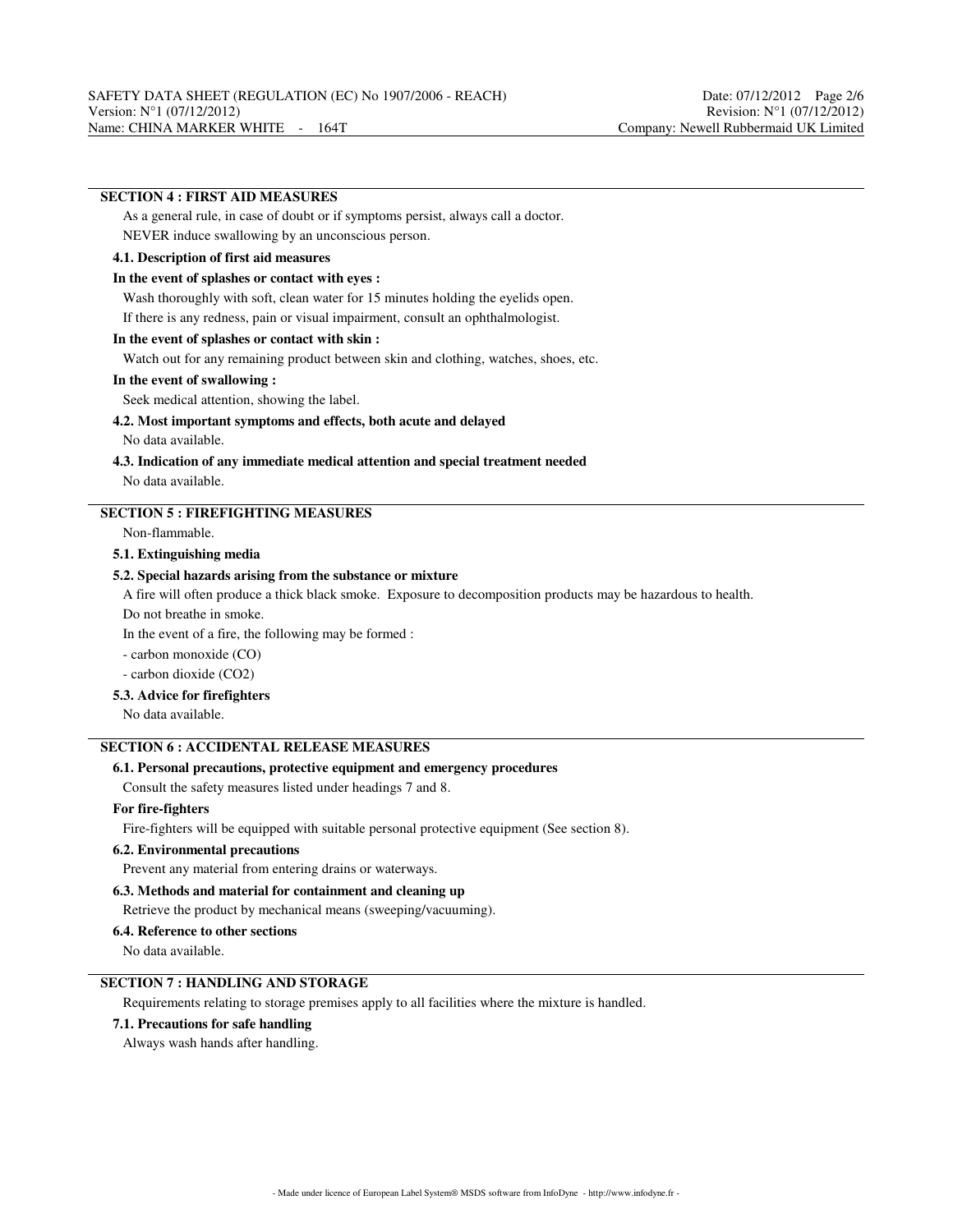### **Fire prevention :**

Prevent access by unauthorised personnel.

### **Recommended equipment and procedures :**

For personal protection, see section 8.

Observe precautions stated on label and also industrial safety regulations.

#### **Prohibited equipment and procedures :**

#### No smoking, eating or drinking in areas where the mixture is used.

**7.2. Conditions for safe storage, including any incompatibilities**

No data available.

#### **Packaging**

Always keep in packaging made of an identical material to the original.

#### **7.3. Specific end use(s)**

No data available.

# **SECTION 8 : EXPOSURE CONTROLS/PERSONAL PROTECTION**

### **8.1. Control parameters**

# **Occupational exposure limits :**

- ACGIH TLV (American Conference of Governmental Industrial Hygienists, Threshold Limit Values, 2010) :

| CAS                                                       | TWA:              | STEL:                        | Ceiling: | Definition :         | Criteria: |         |
|-----------------------------------------------------------|-------------------|------------------------------|----------|----------------------|-----------|---------|
| 13463-67-7                                                | $10 \text{ mg/m}$ | -                            |          |                      |           |         |
| 1332-58-7                                                 | $2 \text{ mg/m}$  | -                            |          |                      | R         |         |
| - France (INRS - ED984 : 2008) :                          |                   |                              |          |                      |           |         |
| CAS                                                       | $VME-ppm$ :       | $VME-mg/m3$ : $VLE-ppm$ :    |          | $VLE-mg/m3$ : Notes: |           | TMP No: |
| 13463-67-7                                                |                   | 10                           |          |                      |           |         |
| 1332-58-7                                                 |                   | 10                           |          |                      |           | 25      |
| - UK / WEL (Workplace exposure limits, EH40/2005, 2007) : |                   |                              |          |                      |           |         |
| CAS                                                       | TWA :             | STEL:                        | Ceiling: | Definition :         | Criteria: |         |
| 13463-67-7                                                | $10 \text{ mg/m}$ | $\qquad \qquad \blacksquare$ |          |                      | TI        |         |
| 1332-58-7                                                 | $2 \text{ mg/m}$  |                              |          |                      | R         |         |

#### **8.2. Exposure controls**

#### **Personal protection measures, such as personal protective equipment**

Use personal protective equipment that is clean and has been properly maintained.

Store personal protective equipment in a clean place, away from the work area.

Never eat, drink or smoke during use. Remove and wash contaminated clothing before re-using. Ensure that there is adequate ventilation, especially in confined areas.

## **- Eye / face protection**

Avoid contact with eyes.

Before handling powders or dust emission, wear mask goggles in accordance with standard EN166.

**- Hand protection**

Wear suitable protective gloves in the event of prolonged or repeated skin contact.

### **- Body protection**

Work clothing worn by personnel shall be laundered regularly.

After contact with the product, all parts of the body that have been soiled must be washed.

## **- Respiratory protection**

Avoid breathing dust.

Type of FFP mask :

Wear a disposable half-mask dust filter in accordance with standard EN149.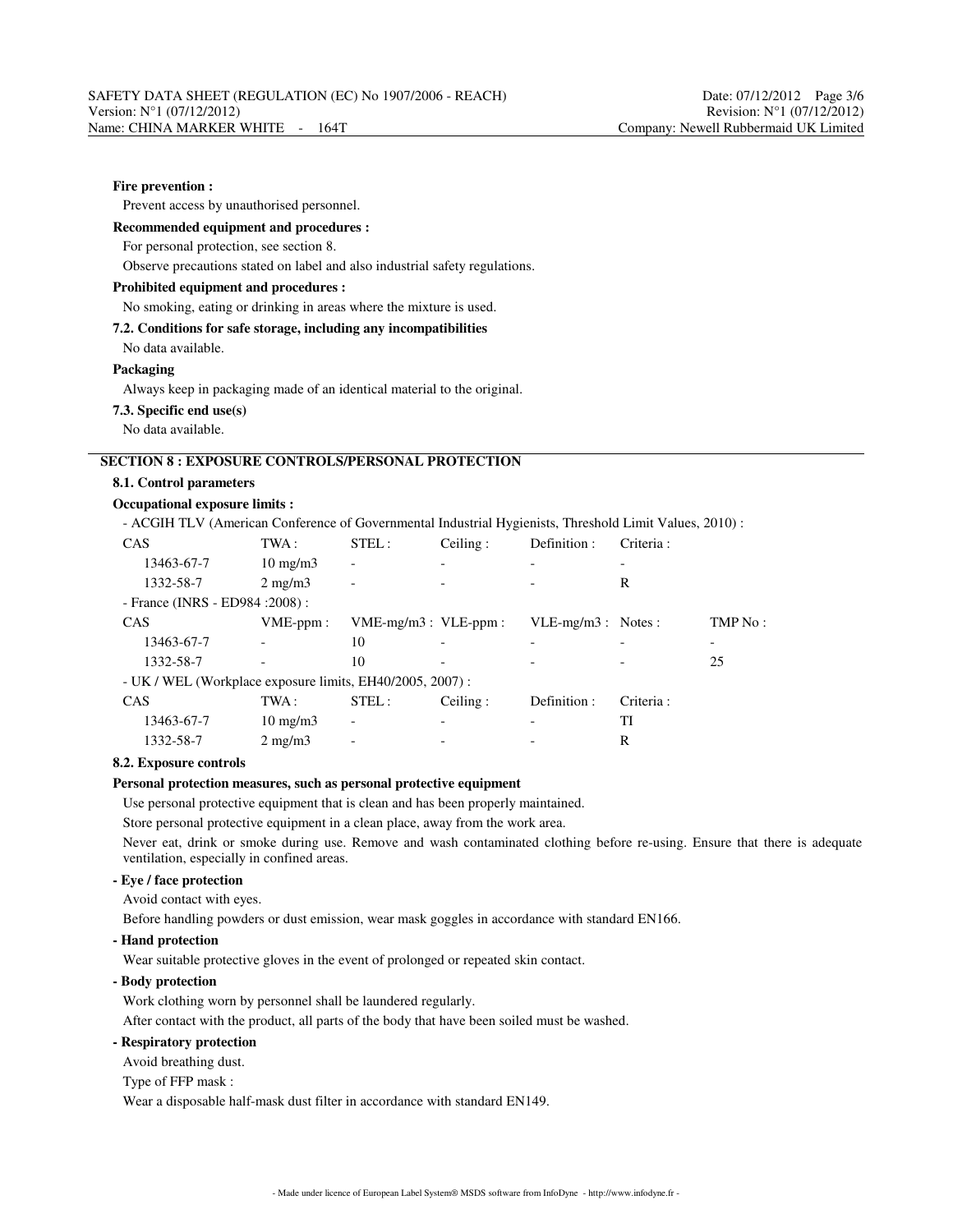| <b>SECTION 9: PHYSICAL AND CHEMICAL PROPERTIES</b>                                         |               |  |  |  |  |  |
|--------------------------------------------------------------------------------------------|---------------|--|--|--|--|--|
| 9.1. Information on basic physical and chemical properties                                 |               |  |  |  |  |  |
| <b>General information:</b>                                                                |               |  |  |  |  |  |
| Physical state:                                                                            | solid.        |  |  |  |  |  |
| Important health, safety and environmental information                                     |               |  |  |  |  |  |
| $pH$ :                                                                                     | Not relevant. |  |  |  |  |  |
| Boiling point/boiling range:                                                               | not relevant. |  |  |  |  |  |
| Flash point interval :                                                                     | not relevant. |  |  |  |  |  |
| Vapour pressure :                                                                          | not relevant. |  |  |  |  |  |
| Density:                                                                                   | not stated.   |  |  |  |  |  |
| Water solubility:                                                                          | Insoluble.    |  |  |  |  |  |
| Melting point/melting range:                                                               | not relevant. |  |  |  |  |  |
| Self-ignition temperature :                                                                | not relevant. |  |  |  |  |  |
| Decomposition point/decomposition range :                                                  | not relevant. |  |  |  |  |  |
| 9.2. Other information                                                                     |               |  |  |  |  |  |
| No data available.                                                                         |               |  |  |  |  |  |
| <b>SECTION 10: STABILITY AND REACTIVITY</b>                                                |               |  |  |  |  |  |
| 10.1. Reactivity                                                                           |               |  |  |  |  |  |
| No data available.                                                                         |               |  |  |  |  |  |
| 10.2. Chemical stability                                                                   |               |  |  |  |  |  |
| This mixture is stable under the recommended handling and storage conditions in section 7. |               |  |  |  |  |  |
| 10.3. Possibility of hazardous reactions                                                   |               |  |  |  |  |  |
| No data available.                                                                         |               |  |  |  |  |  |
| 10.4. Conditions to avoid                                                                  |               |  |  |  |  |  |
| Avoid :                                                                                    |               |  |  |  |  |  |
| - formation of dusts                                                                       |               |  |  |  |  |  |
| Dusts can form an explosive mixture with air.                                              |               |  |  |  |  |  |
| 10.5. Incompatible materials                                                               |               |  |  |  |  |  |
| 10.6. Hazardous decomposition products                                                     |               |  |  |  |  |  |
| The thermal decomposition may release/form :                                               |               |  |  |  |  |  |
| - carbon monoxide (CO)                                                                     |               |  |  |  |  |  |
| - carbon dioxide (CO2)                                                                     |               |  |  |  |  |  |
| <b>SECTION 11 : TOXICOLOGICAL INFORMATION</b>                                              |               |  |  |  |  |  |
| 11.1. Information on toxicological effects                                                 |               |  |  |  |  |  |
| No data available.                                                                         |               |  |  |  |  |  |
| 11.1.1. Substances                                                                         |               |  |  |  |  |  |
| <b>Acute toxicity:</b>                                                                     |               |  |  |  |  |  |
| TITANIUM DIOXIDE (CAS: 13463-67-7)                                                         |               |  |  |  |  |  |

Oral route :  $DL50 > 5000$  mg/kg

Species : Rat

Inhalation route : CL50 > 6.82 mg/l

Species : Rat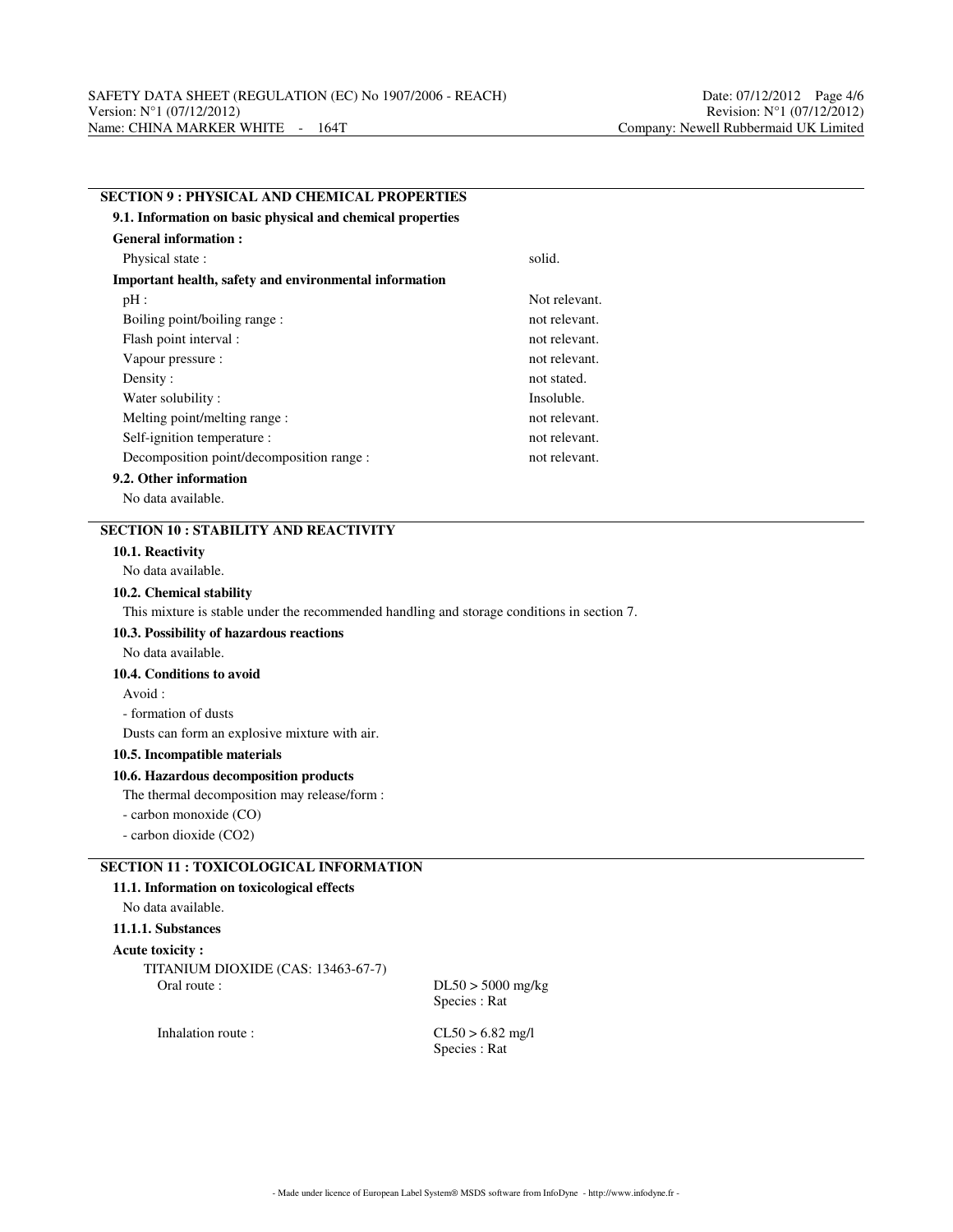# **11.1.2. Mixture**

No toxicological data available for the mixture.

**Monograph(s) from the IARC (International Agency for Research on Cancer) :** CAS 13463-67-7 : IARC Group 2B : The agent is possibly carcinogenic to humans.

# **SECTION 12 : ECOLOGICAL INFORMATION**

# **12.1. Toxicity 12.1.1. Substances** Substances classified as category 1 acute toxicity : TITANIUM DIOXIDE (CAS: 13463-67-7) Fish toxicity : Duration of exposure : 96 h CL50 > 1000 mg/l Species : Pimephales promelas Crustacean toxicity : Duration of exposure : 48 h CE50 > 1000 mg/l Species : Daphnia magna Algae toxicity : Duration of exposure : 72 h  $CEr50 = 61$  mg/l Species : Pseudokirchnerella subcapitata

### **12.1.2. Mixtures**

No aquatic toxicity data available for the mixture.

- **12.2. Persistence and degradability**
- No data available.

### **12.3. Bioaccumulative potential**

No data available.

# **12.4. Mobility in soil**

No data available.

## **12.5. Results of PBT and vPvB assessment**

No data available.

### **12.6. Other adverse effects**

No data available.

### **German regulations concerning the classification of hazards for water (WGK) :**

WGK 1 (VwVwS vom 27/07/2005, KBws) : Slightly hazardous for water.

# **SECTION 13 : DISPOSAL CONSIDERATIONS**

Proper waste management of the mixture and/or its container must be determined in accordance with Directive 2008/98/EC.

### **13.1. Waste treatment methods**

Do not pour into drains or waterways.

#### **Waste :**

Waste management is carried out without endangering human health, without harming the environment and, in particular without risk to water, air, soil, plants or animals.

Recycle or dispose of waste in compliance with current legislation, preferably via a certified collector or company.

Do not contaminate the ground or water with waste, do not dispose of waste into the environment.